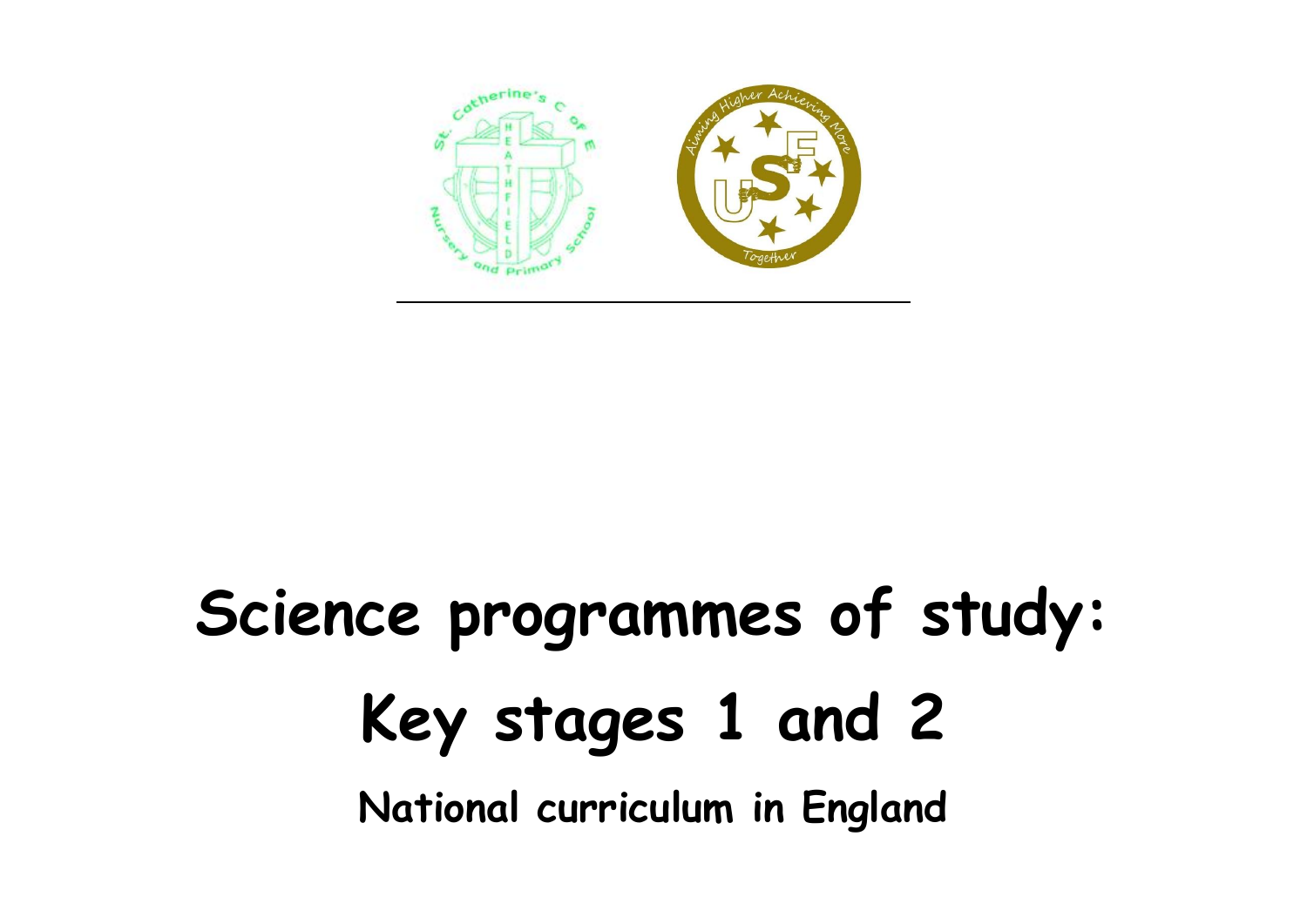## **Science programmes of study**

| Statutory requirements for Year 1: Pupils will be taught to: |                          |                            |                            |                         |  |  |
|--------------------------------------------------------------|--------------------------|----------------------------|----------------------------|-------------------------|--|--|
| Working                                                      | Plants                   | Animals, including         | Everyday                   | Seasonal changes        |  |  |
| scientifically                                               |                          | humans                     | materials                  |                         |  |  |
| During years 1 and 2,                                        | Identify and name a      | Identify and name a        | Distinguish between an     | Observe changes across  |  |  |
| pupils will be taught to                                     | variety of common wild   | variety of common          | object and the material    | the four seasons        |  |  |
| use the following                                            | and garden plants,       | animals including fish,    | from which it is made      | Observe and describe    |  |  |
| practical scientific                                         | including deciduous and  | amphibians, reptiles,      | Identify and name a        | weather associated with |  |  |
| methods, processes and                                       | evergreen trees          | birds and mammals          | variety of everyday        | the seasons and how day |  |  |
| skills through the                                           | Identify and describe    | Identify and name a        | materials, including wood, | length varies.          |  |  |
| teaching of the                                              | the basic structure of a | variety of common          | plastic, glass, metal,     |                         |  |  |
| programme of study                                           | variety of common        | animals that are           | water, and rock            |                         |  |  |
| content:                                                     | flowering plants,        | carnivores, herbivores     | Describe the simple        |                         |  |  |
| $\mathbb I$ asking simple                                    | including trees.         | and omnivores              | physical properties of a   |                         |  |  |
| questions and                                                |                          | Describe and compare       | variety of everyday        |                         |  |  |
| recognising that they                                        |                          | the structure of a         | materials                  |                         |  |  |
| can be answered in                                           |                          | variety of common          | Compare and group          |                         |  |  |
| different ways                                               |                          | animals (fish, amphibians, | together a variety of      |                         |  |  |
| I observing closely,                                         |                          | reptiles, birds and        | everyday materials on the  |                         |  |  |
| using simple equipment                                       |                          | mammals, including pets)   | basis of their simple      |                         |  |  |
| I performing simple                                          |                          | Identify, name, draw and   | physical properties.       |                         |  |  |
| tests                                                        |                          | label the basic parts of   |                            |                         |  |  |
|                                                              |                          | the human body and say     |                            |                         |  |  |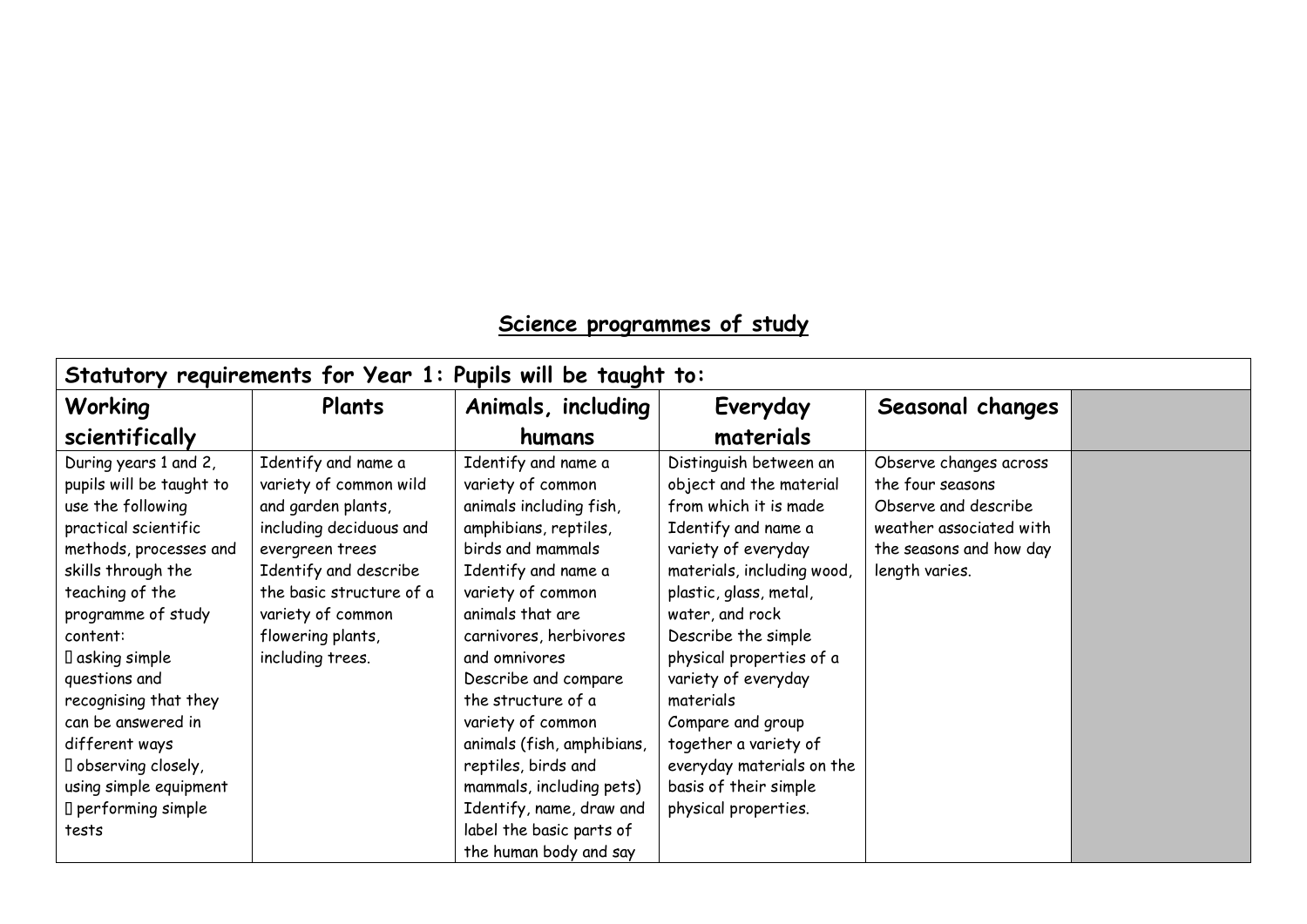| which part of the body is |  |  |
|---------------------------|--|--|
| associated with each      |  |  |
| sense.                    |  |  |
|                           |  |  |
|                           |  |  |
|                           |  |  |
|                           |  |  |
|                           |  |  |
|                           |  |  |
|                           |  |  |
|                           |  |  |

| Statutory requirements for Year 2: Pupils will be taught to: |                            |                           |                           |                              |  |  |  |
|--------------------------------------------------------------|----------------------------|---------------------------|---------------------------|------------------------------|--|--|--|
| Working                                                      | Living things and          | Animals, including        | Plants                    | Uses of everyday             |  |  |  |
| scientifically                                               | their habitats             | humans                    |                           | materials                    |  |  |  |
| During years 1 and 2,                                        | Explore and compare the    | Notice that animals,      | Observe and describe      | Identify and compare the     |  |  |  |
| pupils will be taught to                                     | differences between        | including humans, have    | how seeds and bulbs grow  | suitability of a variety of  |  |  |  |
| use the following                                            | things that are living,    | offspring which grow into | into mature plants        | everyday materials,          |  |  |  |
| practical scientific                                         | dead, and things that      | adults                    | Find out and describe how | including wood, metal,       |  |  |  |
| methods, processes and                                       | have never been alive      | Find out about and        | plants need water, light  | plastic, glass, brick, rock, |  |  |  |
| skills through the                                           | Identify that most living  | describe the basic needs  | and a suitable            | paper and cardboard for      |  |  |  |
| teaching of the                                              | things live in habitats to | of animals, including     | temperature to grow and   | particular uses              |  |  |  |
| programme of study                                           | which they are suited and  | humans, for survival      | stay healthy.             | Find out how the shapes      |  |  |  |
| content:                                                     | describe how different     | (water, food and air)     |                           | of solid objects made        |  |  |  |
| $\Box$ asking simple                                         | habitats provide for the   | Describe the importance   |                           | from some materials can      |  |  |  |
| questions and                                                | basic needs of different   | for humans of exercise.   |                           | be changed by squashing,     |  |  |  |
| recognising that they                                        | kinds of animals and       | eating the right amounts  |                           | bending, twisting and        |  |  |  |
| can be answered in                                           | plants, and how they       | of different types of     |                           | stretching.                  |  |  |  |
| different ways                                               | depend on each other       | food, and hygiene.        |                           |                              |  |  |  |
| I observing closely,                                         | Identify and name a        |                           |                           |                              |  |  |  |
| using simple equipment                                       | variety of plants and      |                           |                           |                              |  |  |  |
| I performing simple                                          | animals in their habitats, |                           |                           |                              |  |  |  |
| tests                                                        | including micro-habitats   |                           |                           |                              |  |  |  |
|                                                              | Describe how animals       |                           |                           |                              |  |  |  |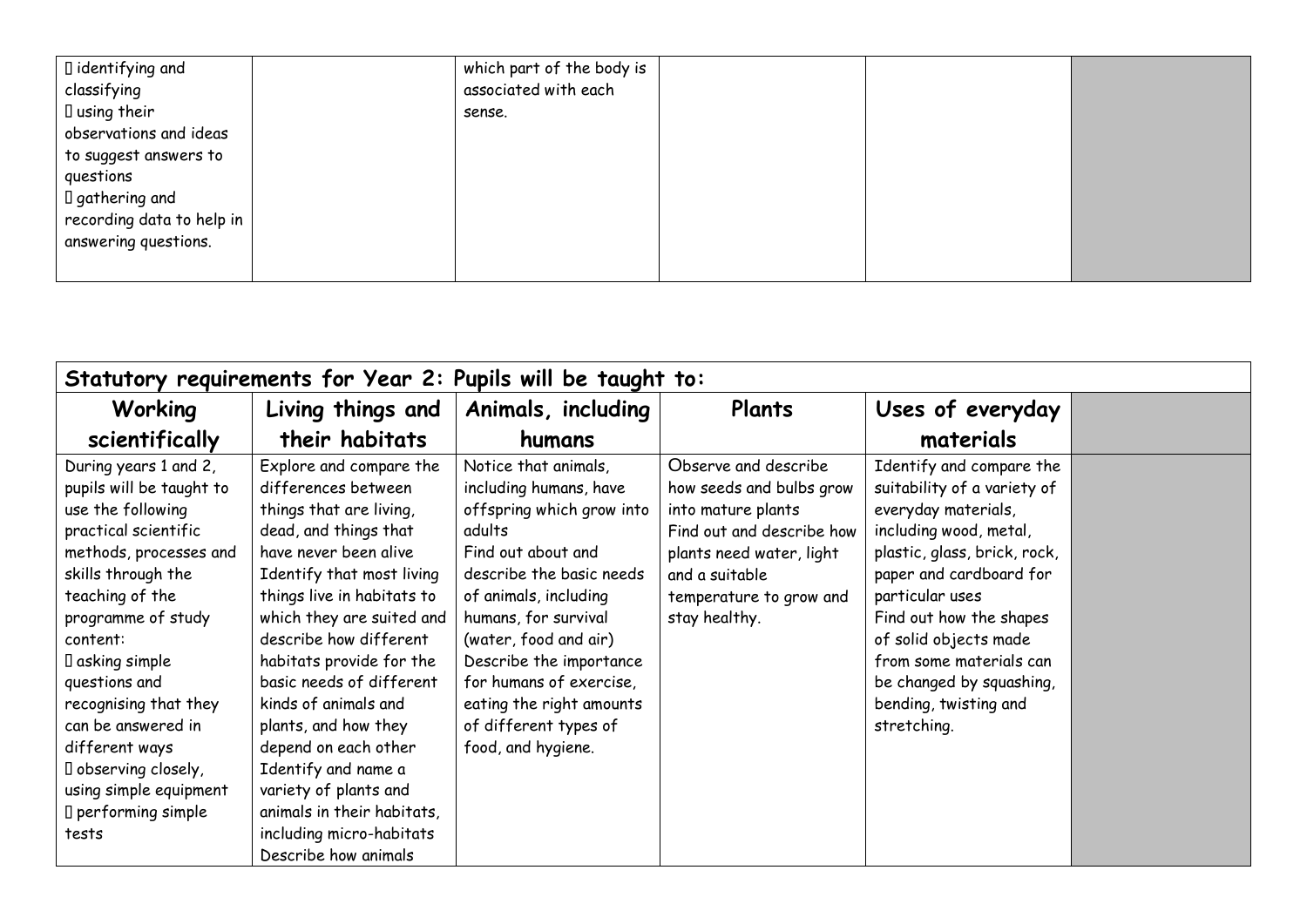| $\square$ identifying and | obtain their food from     |  |  |
|---------------------------|----------------------------|--|--|
| classifying               | plants and other animals,  |  |  |
| $\Box$ using their        | using the idea of a simple |  |  |
| observations and ideas    | food chain, and identify   |  |  |
| to suggest answers to     | and name different         |  |  |
| questions                 | sources of food.           |  |  |
| $\square$ gathering and   |                            |  |  |
| recording data to help in |                            |  |  |
| answering questions.      |                            |  |  |
|                           |                            |  |  |
|                           |                            |  |  |

| Statutory requirements for Year 3: Pupils will<br>be taught to:                                                                                                                                                                                                                                                                                                                                                                                                                                                                                                                                                                                                                                                                                                        |                                                                                                                                                                                                                                                                                                                                                                                              |                                                                                                                                                                                                                                                                                                                            |                                                                                                                                                                                                                                                                                                                             |                                                                                                                                                                                                                                                                                                                                                                                                |                                                                                                                                                                                                                                                                                                                                                                                                                                   |  |
|------------------------------------------------------------------------------------------------------------------------------------------------------------------------------------------------------------------------------------------------------------------------------------------------------------------------------------------------------------------------------------------------------------------------------------------------------------------------------------------------------------------------------------------------------------------------------------------------------------------------------------------------------------------------------------------------------------------------------------------------------------------------|----------------------------------------------------------------------------------------------------------------------------------------------------------------------------------------------------------------------------------------------------------------------------------------------------------------------------------------------------------------------------------------------|----------------------------------------------------------------------------------------------------------------------------------------------------------------------------------------------------------------------------------------------------------------------------------------------------------------------------|-----------------------------------------------------------------------------------------------------------------------------------------------------------------------------------------------------------------------------------------------------------------------------------------------------------------------------|------------------------------------------------------------------------------------------------------------------------------------------------------------------------------------------------------------------------------------------------------------------------------------------------------------------------------------------------------------------------------------------------|-----------------------------------------------------------------------------------------------------------------------------------------------------------------------------------------------------------------------------------------------------------------------------------------------------------------------------------------------------------------------------------------------------------------------------------|--|
| <b>Working scientifically</b>                                                                                                                                                                                                                                                                                                                                                                                                                                                                                                                                                                                                                                                                                                                                          | Plants                                                                                                                                                                                                                                                                                                                                                                                       | Animals,                                                                                                                                                                                                                                                                                                                   | <b>Rocks</b>                                                                                                                                                                                                                                                                                                                | Light                                                                                                                                                                                                                                                                                                                                                                                          | Forces and                                                                                                                                                                                                                                                                                                                                                                                                                        |  |
|                                                                                                                                                                                                                                                                                                                                                                                                                                                                                                                                                                                                                                                                                                                                                                        |                                                                                                                                                                                                                                                                                                                                                                                              | including                                                                                                                                                                                                                                                                                                                  |                                                                                                                                                                                                                                                                                                                             |                                                                                                                                                                                                                                                                                                                                                                                                | magnets                                                                                                                                                                                                                                                                                                                                                                                                                           |  |
|                                                                                                                                                                                                                                                                                                                                                                                                                                                                                                                                                                                                                                                                                                                                                                        |                                                                                                                                                                                                                                                                                                                                                                                              | humans                                                                                                                                                                                                                                                                                                                     |                                                                                                                                                                                                                                                                                                                             |                                                                                                                                                                                                                                                                                                                                                                                                |                                                                                                                                                                                                                                                                                                                                                                                                                                   |  |
| During years 3 and 4, pupils will be<br>taught to use the following practical<br>scientific methods, processes and skills<br>I asking relevant questions and using<br>different types of scientific enquiries to<br>answer them<br>I setting up simple practical enquiries,<br>comparative and fair tests<br>I making systematic and careful<br>observations and, where appropriate,<br>taking accurate measurements using<br>standard units, using a range of<br>equipment, including thermometers and<br>data loggers<br>I gathering, recording, classifying and<br>presenting data in a variety of ways to<br>help in answering questions<br>I recording findings using simple<br>scientific language, drawings, labelled<br>diagrams, keys, bar charts, and tables | Identify and describe<br>the functions of<br>different parts of<br>flowering plants:<br>roots, stem/trunk,<br>leaves and flowers<br>Explore the<br>requirements of plants<br>for life and growth<br>(air, light, water,<br>nutrients from soil,<br>and room to grow) and<br>how they vary from<br>plant to plant<br>Investigate the way in<br>which water is<br>transported within<br>plants | Identify that animals,<br>including humans, need<br>the right types and<br>amount of nutrition,<br>and that they cannot<br>make their own food;<br>they get nutrition<br>from what they eat<br>Identify that humans<br>and some other<br>animals have skeletons<br>and muscles for<br>support, protection<br>and movement. | Compare and group<br>together different<br>kinds of rocks on the<br>basis of their<br>appearance and simple<br>physical properties<br>Describe in simple<br>terms how fossils are<br>formed when things<br>that have lived are<br>trapped within rock<br>Recognise that soils<br>are made from rocks<br>and organic matter. | Recognise that they<br>need light in order to<br>see things and that<br>dark is the absence of<br>light<br>Notice that light is<br>reflected from<br>surfaces<br>Recognise that light<br>from the sun can be<br>dangerous and that<br>there are ways to<br>protect their eyes<br>Recognise that<br>shadows are formed<br>when the light from a<br>light source is blocked<br>by a solid object | Compare how things<br>move on different<br>surfaces<br>Notice that some<br>forces need contact<br>between two objects,<br>but magnetic forces<br>can act at a distance<br>Observe how magnets<br>attract or repel each<br>other and attract<br>some materials and<br>not others<br>Compare and group<br>together a variety of<br>everyday materials on<br>the basis of whether<br>they are attracted to<br>a magnet, and identify |  |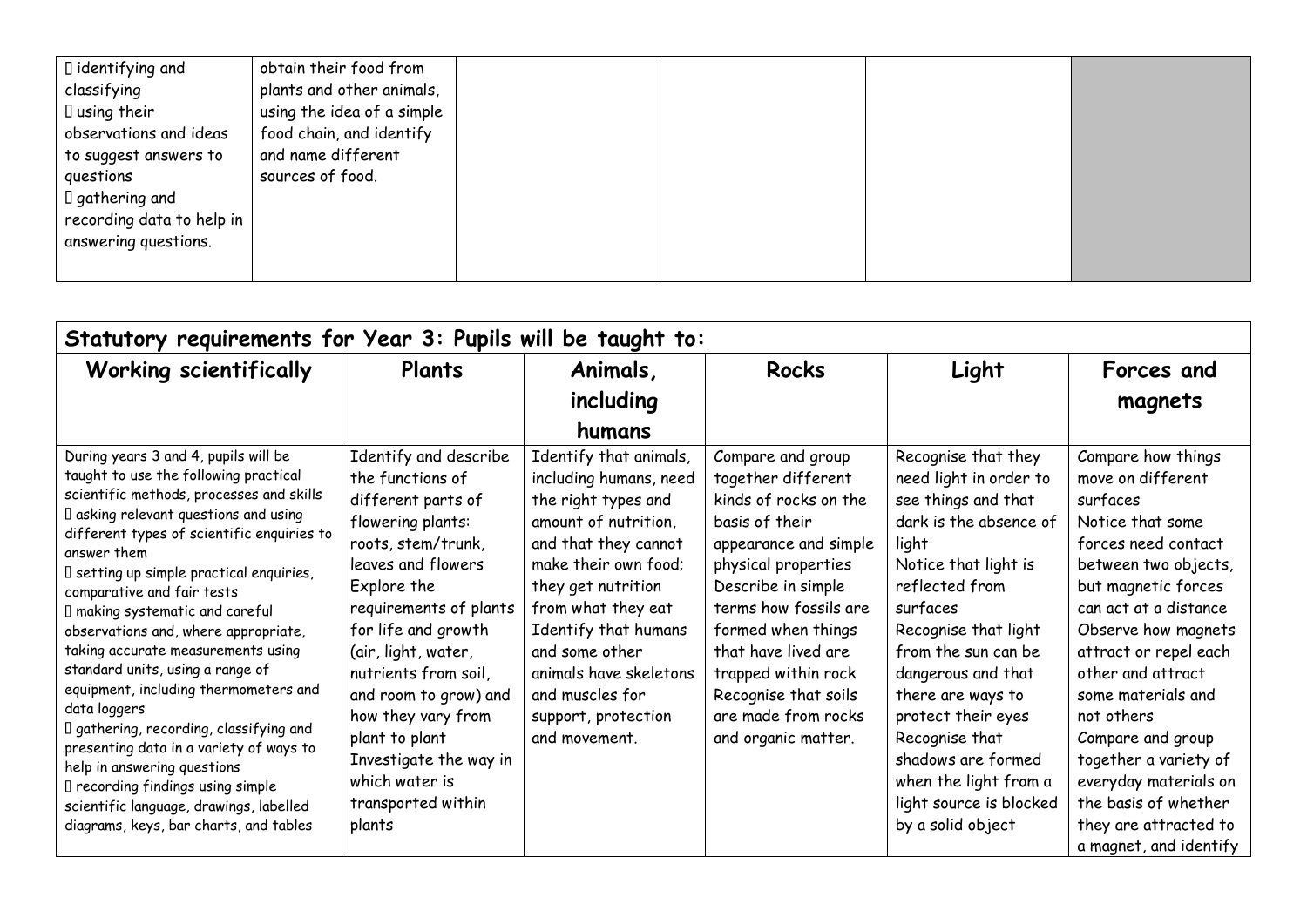| I reporting on findings from enquiries,<br>including oral and written explanations,<br>displays or presentations of results and<br>conclusions<br>I using results to draw simple<br>conclusions, make predictions for new<br>values, suggest improvements and raise<br>further questions<br>I identifying differences, similarities or<br>changes related to simple scientific<br>ideas and processes<br>I using straightforward scientific<br>evidence to answer questions or to<br>support their findings.                                                                                                                                                                                                                                                        | Explore the part that<br>flowers play in the life<br>cycle of flowering<br>plants, including<br>pollination, seed<br>formation and seed<br>dispersal.                                                                                                                                                                                                |                                                                                                                                                                                                                                                                                                |                                                                                                                                                                                                                                                                                                                                                                                             | Find patterns in the<br>way that the size of<br>shadows change.                                                                                                                                                                                                                                                                                                     | some magnetic<br>materials<br>Describe magnets as<br>having two poles<br>Predict whether two<br>magnets will attract<br>or repel each other,<br>depending on which<br>poles are facing.                                                                                                                                                                                                       |
|---------------------------------------------------------------------------------------------------------------------------------------------------------------------------------------------------------------------------------------------------------------------------------------------------------------------------------------------------------------------------------------------------------------------------------------------------------------------------------------------------------------------------------------------------------------------------------------------------------------------------------------------------------------------------------------------------------------------------------------------------------------------|------------------------------------------------------------------------------------------------------------------------------------------------------------------------------------------------------------------------------------------------------------------------------------------------------------------------------------------------------|------------------------------------------------------------------------------------------------------------------------------------------------------------------------------------------------------------------------------------------------------------------------------------------------|---------------------------------------------------------------------------------------------------------------------------------------------------------------------------------------------------------------------------------------------------------------------------------------------------------------------------------------------------------------------------------------------|---------------------------------------------------------------------------------------------------------------------------------------------------------------------------------------------------------------------------------------------------------------------------------------------------------------------------------------------------------------------|-----------------------------------------------------------------------------------------------------------------------------------------------------------------------------------------------------------------------------------------------------------------------------------------------------------------------------------------------------------------------------------------------|
| Statutory requirements for Year 4: Pupils will be taught to:<br><b>Working scientifically</b>                                                                                                                                                                                                                                                                                                                                                                                                                                                                                                                                                                                                                                                                       | Living things                                                                                                                                                                                                                                                                                                                                        | Animals, incl                                                                                                                                                                                                                                                                                  | States of                                                                                                                                                                                                                                                                                                                                                                                   | Sound                                                                                                                                                                                                                                                                                                                                                               | Electricity                                                                                                                                                                                                                                                                                                                                                                                   |
|                                                                                                                                                                                                                                                                                                                                                                                                                                                                                                                                                                                                                                                                                                                                                                     | and their                                                                                                                                                                                                                                                                                                                                            | humans                                                                                                                                                                                                                                                                                         | matter                                                                                                                                                                                                                                                                                                                                                                                      |                                                                                                                                                                                                                                                                                                                                                                     |                                                                                                                                                                                                                                                                                                                                                                                               |
|                                                                                                                                                                                                                                                                                                                                                                                                                                                                                                                                                                                                                                                                                                                                                                     |                                                                                                                                                                                                                                                                                                                                                      |                                                                                                                                                                                                                                                                                                |                                                                                                                                                                                                                                                                                                                                                                                             |                                                                                                                                                                                                                                                                                                                                                                     |                                                                                                                                                                                                                                                                                                                                                                                               |
|                                                                                                                                                                                                                                                                                                                                                                                                                                                                                                                                                                                                                                                                                                                                                                     | habitats                                                                                                                                                                                                                                                                                                                                             |                                                                                                                                                                                                                                                                                                |                                                                                                                                                                                                                                                                                                                                                                                             |                                                                                                                                                                                                                                                                                                                                                                     |                                                                                                                                                                                                                                                                                                                                                                                               |
| During years 3 and 4, pupils will be taught<br>to use the following practical scientific<br>methods, processes and skills<br>I asking relevant questions and using<br>different types of scientific enquiries to<br>answer them<br>I setting up simple practical enquiries,<br>comparative and fair tests<br>I making systematic and careful<br>observations and, where appropriate,<br>taking accurate measurements using<br>standard units, using a range of equipment,<br>including thermometers and data loggers<br>I gathering, recording, classifying and<br>presenting data in a variety of ways to<br>help in answering questions<br>I recording findings using simple scientific<br>language, drawings, labelled diagrams,<br>keys, bar charts, and tables | Recognise that living<br>things can be grouped<br>in a variety of ways<br>Explore and use<br>classification keys to<br>help group, identify<br>and name a variety of<br>living things in their<br>local and wider<br>environment<br>Recognise that<br>environments can<br>change and that this<br>can sometimes pose<br>dangers to living<br>things. | Describe the simple<br>functions of the basic<br>parts of the digestive<br>system in humans<br>Identify the<br>different types of<br>teeth in humans and<br>their simple functions<br>Construct and<br>interpret a variety of<br>food chains,<br>identifying producers,<br>predators and prey. | Compare and group<br>materials together,<br>according to whether<br>they are solids, liquids<br>or gases<br>Observe that some<br>materials change<br>state when they are<br>heated or cooled, and<br>measure or research<br>the temperature at<br>which this happens in<br>degrees Celsius (°C)<br>Identify the part<br>played by evaporation<br>and condensation in<br>the water cycle and | Identify how sounds<br>are made, associating<br>some of them with<br>something vibrating<br>Recognise that<br>vibrations from<br>sounds travel through<br>a medium to the ear<br>Find patterns<br>between the pitch of<br>a sound and features<br>of the object that<br>produced it<br>Find patterns<br>between the volume<br>of a sound and the<br>strength of the | Identify common<br>appliances that run on<br>electricity<br>Construct a simple<br>series electrical<br>circuit, identifying<br>and naming its basic<br>parts, including cells,<br>wires, bulbs, switches<br>and buzzers<br>Identify whether or<br>not a lamp will light in<br>a simple series circuit,<br>based on whether or<br>not the lamp is part<br>of a complete loop<br>with a battery |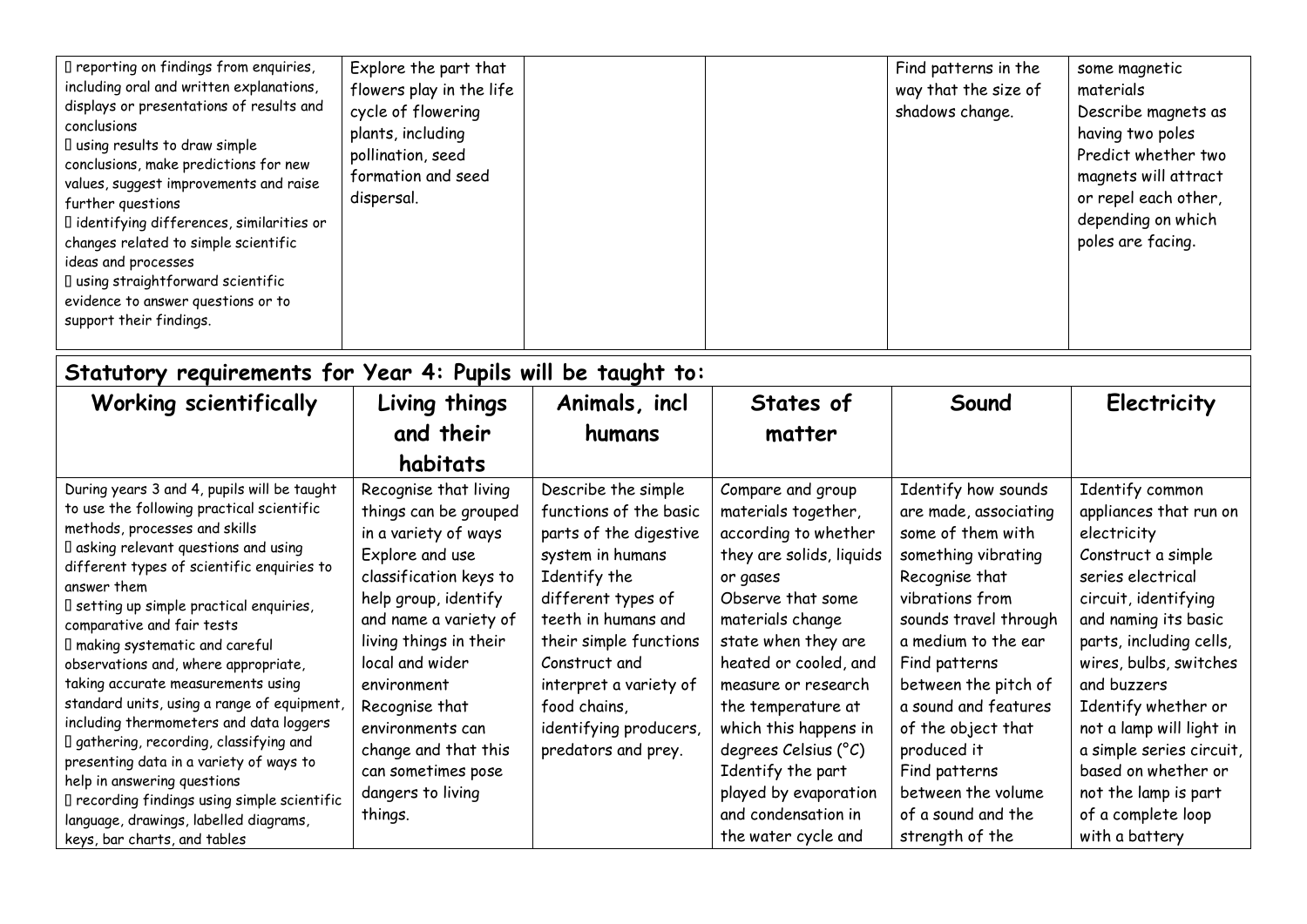| I reporting on findings from enquiries,<br>including oral and written explanations,<br>displays or presentations of results and<br>conclusions<br>$\Box$ using results to draw simple conclusions,<br>make predictions for new values, suggest<br>improvements and raise further questions<br>I identifying differences, similarities or<br>changes related to simple scientific ideas<br>and processes<br>I using straightforward scientific<br>evidence to answer questions or to support<br>their findings. |  | associate the rate of<br>evaporation with<br>temperature. | vibrations that<br>produced it<br>Recognise that sounds<br>get fainter as the<br>distance from the<br>sound source<br>increases. | Recognise that a<br>switch opens and<br>closes a circuit and<br>associate this with<br>whether or not a lamp<br>lights in a simple<br>series circuit<br>Recognise some<br>common conductors<br>and insulators, and<br>associate metals with<br>being good<br>conductors. |
|----------------------------------------------------------------------------------------------------------------------------------------------------------------------------------------------------------------------------------------------------------------------------------------------------------------------------------------------------------------------------------------------------------------------------------------------------------------------------------------------------------------|--|-----------------------------------------------------------|----------------------------------------------------------------------------------------------------------------------------------|--------------------------------------------------------------------------------------------------------------------------------------------------------------------------------------------------------------------------------------------------------------------------|
|----------------------------------------------------------------------------------------------------------------------------------------------------------------------------------------------------------------------------------------------------------------------------------------------------------------------------------------------------------------------------------------------------------------------------------------------------------------------------------------------------------------|--|-----------------------------------------------------------|----------------------------------------------------------------------------------------------------------------------------------|--------------------------------------------------------------------------------------------------------------------------------------------------------------------------------------------------------------------------------------------------------------------------|

| Statutory requirements for Year 5: Pupils will be taught to:                                                                                                                                                                                                                                                                                                                                                                                                                                                                                                                                |                                                                                                                                                                                                          |                                                          |                                                                                                                                                                                                                                                                                                                                                                                                                                                                                                                                         |                                                                                                                                                                                                                                                                                                                                                       |                                                                                                                                                                                                                                                                                                                                                                                      |  |  |
|---------------------------------------------------------------------------------------------------------------------------------------------------------------------------------------------------------------------------------------------------------------------------------------------------------------------------------------------------------------------------------------------------------------------------------------------------------------------------------------------------------------------------------------------------------------------------------------------|----------------------------------------------------------------------------------------------------------------------------------------------------------------------------------------------------------|----------------------------------------------------------|-----------------------------------------------------------------------------------------------------------------------------------------------------------------------------------------------------------------------------------------------------------------------------------------------------------------------------------------------------------------------------------------------------------------------------------------------------------------------------------------------------------------------------------------|-------------------------------------------------------------------------------------------------------------------------------------------------------------------------------------------------------------------------------------------------------------------------------------------------------------------------------------------------------|--------------------------------------------------------------------------------------------------------------------------------------------------------------------------------------------------------------------------------------------------------------------------------------------------------------------------------------------------------------------------------------|--|--|
| Working                                                                                                                                                                                                                                                                                                                                                                                                                                                                                                                                                                                     | Living things                                                                                                                                                                                            | Animals, incl                                            | Properties and                                                                                                                                                                                                                                                                                                                                                                                                                                                                                                                          | Earth and                                                                                                                                                                                                                                                                                                                                             | <b>Forces</b>                                                                                                                                                                                                                                                                                                                                                                        |  |  |
| scientifically                                                                                                                                                                                                                                                                                                                                                                                                                                                                                                                                                                              | and their                                                                                                                                                                                                | humans                                                   | changes of                                                                                                                                                                                                                                                                                                                                                                                                                                                                                                                              | <b>Space</b>                                                                                                                                                                                                                                                                                                                                          |                                                                                                                                                                                                                                                                                                                                                                                      |  |  |
| During years 5 and 6, pupils will<br>be taught to use the following<br>practical scientific methods,<br>processes and skills:<br>I planning different types of<br>scientific enquiries to answer<br>questions, including recognising<br>and controlling variables where<br>necessary<br>$\Box$ taking measurements, using a<br>range of scientific equipment,<br>with increasing accuracy and<br>precision, taking repeat readings<br>when appropriate<br>I recording data and results of<br>increasing complexity using<br>scientific diagrams and labels,<br>classification keys, tables, | habitats<br>Describe the<br>differences in the<br>life cycles of a<br>mammal, an<br>amphibian, an insect<br>and a bird<br>Describe the life<br>process of<br>reproduction in some<br>plants and animals. | Describe the changes as<br>humans develop to old<br>age. | materials<br>Compare and group together<br>everyday materials on the basis<br>of their properties, including<br>their hardness, solubility,<br>transparency, conductivity<br>(electrical and thermal), and<br>response to magnets<br>Know that some materials will<br>dissolve in liquid to form a<br>solution, and describe how to<br>recover a substance from a<br>solution<br>Use knowledge of solids, liquids<br>and gases to decide how<br>mixtures might be separated,<br>including through filtering,<br>sieving and evaporating | Describe the<br>movement of the<br>Earth, and other<br>planets, relative to the<br>Sun in the solar system<br>Describe the<br>movement of the Moon<br>relative to the Earth<br>Describe the Sun,<br>Earth and Moon as<br>approximately<br>spherical bodies<br>Use the idea of the<br>Earth's rotation to<br>explain day and night<br>and the apparent | Explain that<br>unsupported objects<br>fall towards the Earth<br>because of the force<br>of gravity acting<br>between the Earth<br>and the falling object<br>Identify the effects<br>of air resistance,<br>water resistance and<br>friction, that act<br>between moving<br>surfaces<br>Recognise that some<br>mechanisms, including<br>levers, pulleys and<br>gears, allow a smaller |  |  |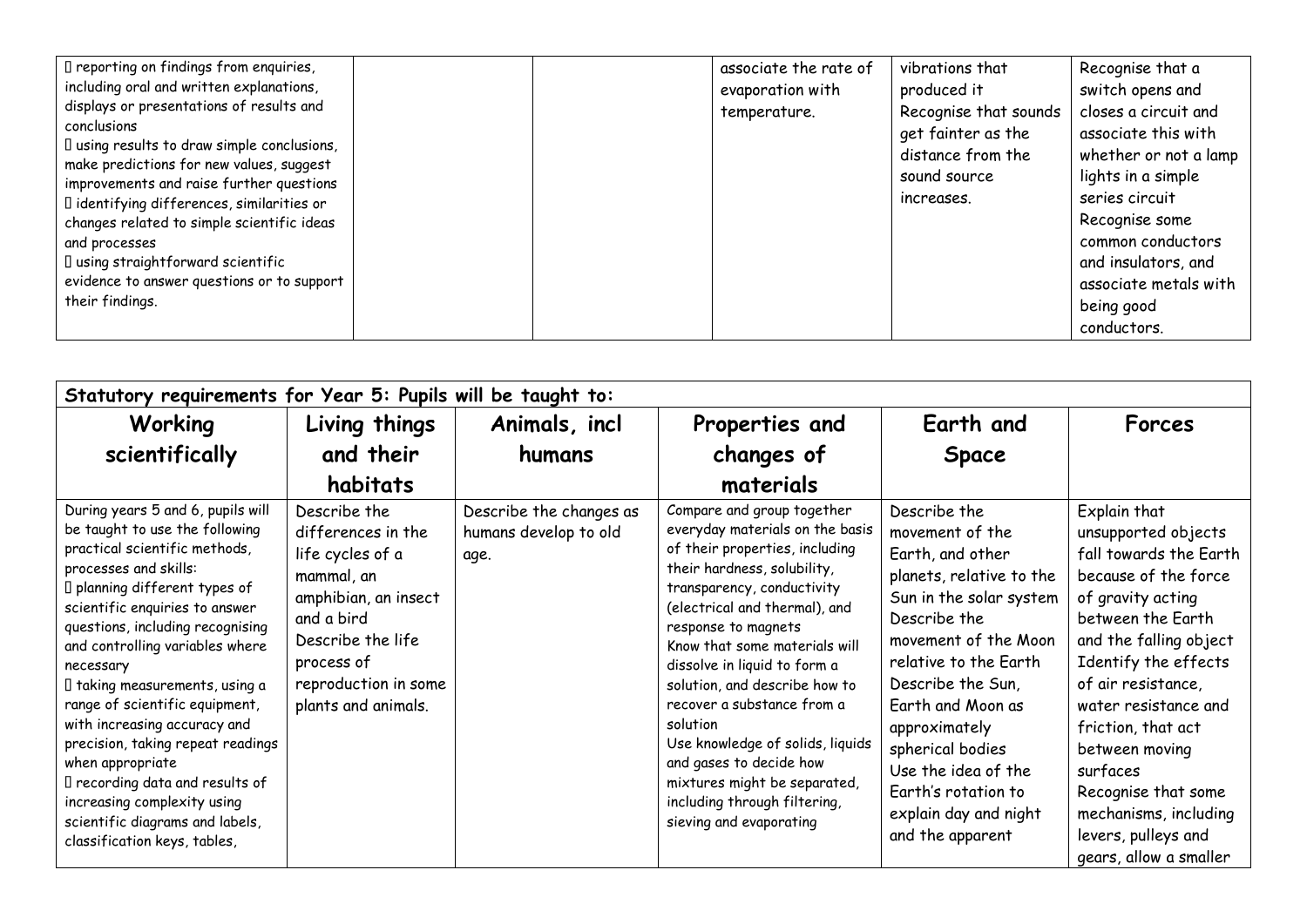| scatter graphs, bar and line      |  | Give reasons, based on           | movement of the sun | force to have a |
|-----------------------------------|--|----------------------------------|---------------------|-----------------|
| graphs                            |  | evidence from comparative and    | across the sky.     | greater effect. |
| I using test results to make      |  | fair tests, for the particular   |                     |                 |
| predictions to set up further     |  | uses of everyday materials,      |                     |                 |
| comparative and fair tests        |  | including metals, wood and       |                     |                 |
| I reporting and presenting        |  | plastic                          |                     |                 |
| findings from enquiries,          |  | Demonstrate that dissolving,     |                     |                 |
| including conclusions, causal     |  | mixing and changes of state      |                     |                 |
| relationships and explanations    |  | are reversible changes           |                     |                 |
| of and degree of trust in         |  | Explain that some changes        |                     |                 |
| results, in oral and written      |  | result in the formation of new   |                     |                 |
| forms such as displays and other  |  | materials, and that this kind of |                     |                 |
| presentations                     |  | change is not usually            |                     |                 |
| I identifying scientific evidence |  | reversible, including changes    |                     |                 |
| that has been used to support     |  | associated with burning and      |                     |                 |
| or refute ideas or arguments.     |  | the action of acid on            |                     |                 |
|                                   |  | bicarbonate of soda.             |                     |                 |
|                                   |  |                                  |                     |                 |

| Statutory requirements for Year 6: Pupils will<br>be taught to:                                                                                                                                                                                                                                                                                                                                                                                   |                                                                                                                                                                                                                                                                                                      |                                                                                                                                                                                                                                                                                                                                       |                                                                                                                                                                                                                                                                                                                                        |                                                                                                                                                                                                                                                                                                                                                 |                                                                                                                                                                                                                                                                                                                                 |  |  |  |
|---------------------------------------------------------------------------------------------------------------------------------------------------------------------------------------------------------------------------------------------------------------------------------------------------------------------------------------------------------------------------------------------------------------------------------------------------|------------------------------------------------------------------------------------------------------------------------------------------------------------------------------------------------------------------------------------------------------------------------------------------------------|---------------------------------------------------------------------------------------------------------------------------------------------------------------------------------------------------------------------------------------------------------------------------------------------------------------------------------------|----------------------------------------------------------------------------------------------------------------------------------------------------------------------------------------------------------------------------------------------------------------------------------------------------------------------------------------|-------------------------------------------------------------------------------------------------------------------------------------------------------------------------------------------------------------------------------------------------------------------------------------------------------------------------------------------------|---------------------------------------------------------------------------------------------------------------------------------------------------------------------------------------------------------------------------------------------------------------------------------------------------------------------------------|--|--|--|
| Working                                                                                                                                                                                                                                                                                                                                                                                                                                           | Living things                                                                                                                                                                                                                                                                                        | Animals, incl                                                                                                                                                                                                                                                                                                                         | Evolution and                                                                                                                                                                                                                                                                                                                          | Light                                                                                                                                                                                                                                                                                                                                           | Electricity                                                                                                                                                                                                                                                                                                                     |  |  |  |
| scientifically                                                                                                                                                                                                                                                                                                                                                                                                                                    | and their                                                                                                                                                                                                                                                                                            | humans                                                                                                                                                                                                                                                                                                                                | inheritance                                                                                                                                                                                                                                                                                                                            |                                                                                                                                                                                                                                                                                                                                                 |                                                                                                                                                                                                                                                                                                                                 |  |  |  |
|                                                                                                                                                                                                                                                                                                                                                                                                                                                   | habitats                                                                                                                                                                                                                                                                                             |                                                                                                                                                                                                                                                                                                                                       |                                                                                                                                                                                                                                                                                                                                        |                                                                                                                                                                                                                                                                                                                                                 |                                                                                                                                                                                                                                                                                                                                 |  |  |  |
| During years 5 and 6, pupils will be<br>taught to use the following<br>practical scientific methods,<br>processes and skills:<br>I planning different types of<br>scientific enquiries to answer<br>questions, including recognising<br>and controlling variables where<br>necessary<br>I taking measurements, using a<br>range of scientific equipment,<br>with increasing accuracy and<br>precision, taking repeat readings<br>when appropriate | Describe how living<br>things are classified<br>into broad groups<br>according to common<br>observable<br>characteristics and<br>based on similarities<br>and differences,<br>including micro-<br>organisms, plants and<br>animals<br>Give reasons for<br>classifying plants and<br>animals based on | Identify and name the<br>main parts of the<br>human circulatory<br>system, and describe<br>the functions of the<br>heart, blood vessels<br>and blood<br>Recognise the impact<br>of diet, exercise, drugs<br>and lifestyle on the way<br>their bodies function<br>Describe the ways in<br>which nutrients and<br>water are transported | Recognise that living<br>things have changed<br>over time and that<br>fossils provide<br>information about living<br>things that inhabited<br>the Earth millions of<br>years ago Recognise<br>that living things<br>produce offspring of<br>the same kind, but<br>normally offspring vary<br>and are not identical to<br>their parents | Recognise that light<br>appears to travel in<br>straight lines<br>Use the idea that light<br>travels in straight lines<br>to explain that objects<br>are seen because they<br>give out or reflect light<br>into the eye<br>Explain that we see<br>things because light<br>travels from light<br>sources to our eyes or<br>from light sources to | Associate the<br>brightness of a lamp or<br>the volume of a buzzer<br>with the number and<br>voltage of cells used in<br>the circuit<br>Compare and give<br>reasons for variations<br>in how components<br>function, including the<br>brightness of bulbs,<br>the loudness of buzzers<br>and the on/off position<br>of switches |  |  |  |